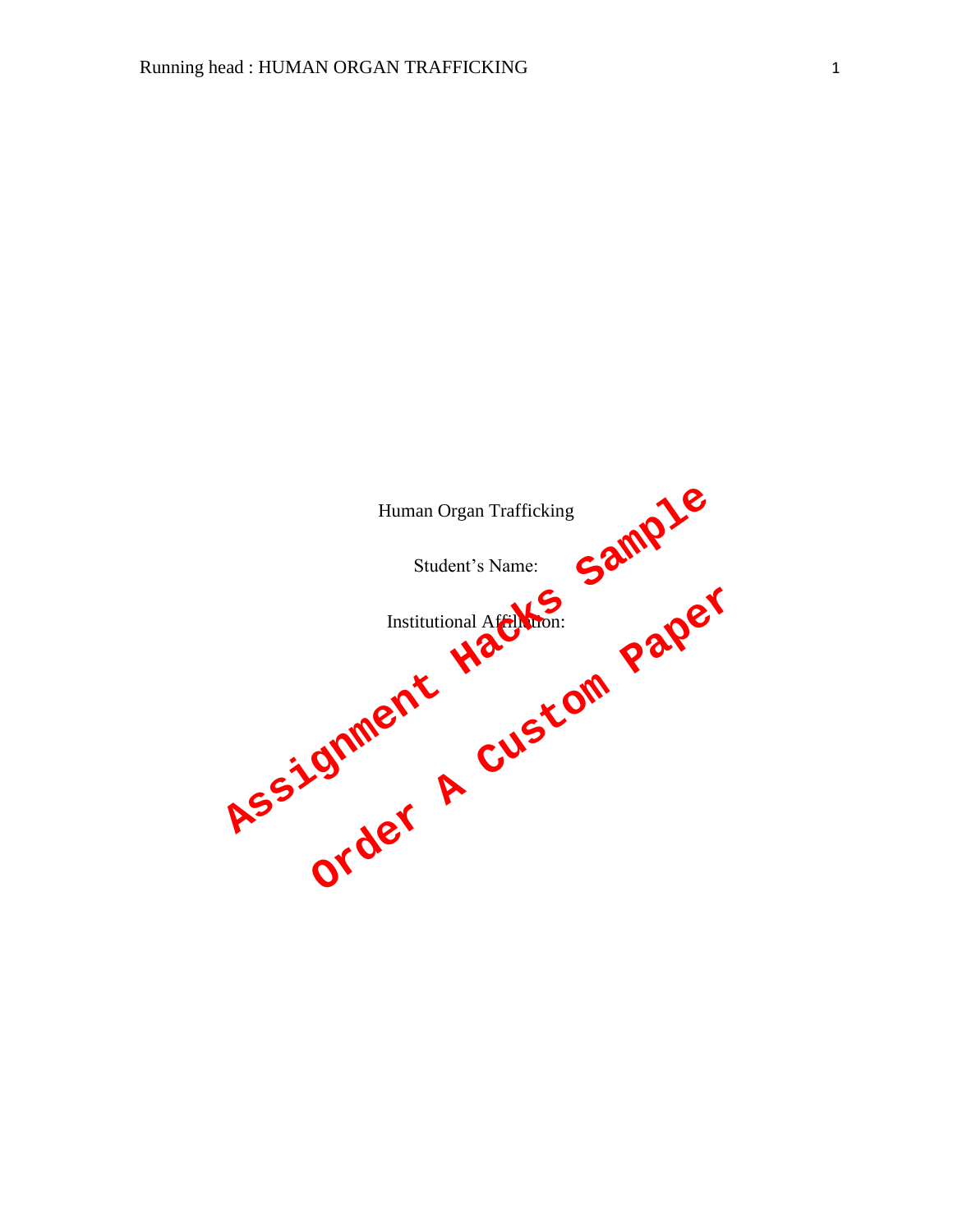#### Introduction

Human body's organs are biological systems that carry out different biological functions that support human survival. With the advanced medical technology, if one organ stops functioning, it does not necessarily mean that the person will die, it is now possible to replace body organs through donors. However, this phenomenal resulted in the rise of illegal trafficking of human organs and tourism transplant. Internationally, human organs are one of the most valuable commodities and the criminal the black market of human organs fetch millions of dollars annually. The vulnerable population is exploited into selling their body organs, and in the worst case scenario, humans are kidnapped and killed for their body organs.

This phenomenon has been highly spoken against and seems to be unstoppable given that the poor and vulnerable in the society are exploited in the presence of the governments which are supposed to be protecting them. For example, only a few countries like Singapore and Australia have legalized the buying and selling of body organs ("Excavating the Organ Trade: An Empirical Study of Organ Trading Networks in Cairo, Egypt $\mathbb{C}$ 2016). Therefore, the rest of the existing body organs' markets are illegal. Why do **No**rclude that? So obvious, the system that has been placed to protect the citizens' interest are the same flourishing in corruption and bribes. Just like in the  $1\frac{1}{280}$ s when drug traffic was an international epidemic, and the authorities were bribed to protect the cartels  $\overrightarrow{u}$  the present day, the human organ brokers use the same mechanism to protect their 'business.' The organ brokers are criminals that coerce vulnerable people and more so the poor to donate their body organs for a financial gain. It is a deplorable situation that humans will go to this extreme to make a living. enomenon has been highly spoken against and seems to all unstop<br>interable in the society are exploited in the presence of the govern<br>protecting them. For example, only accountries like Singular<br>the buying and selling of bo them. For example, only a contrines like Singer and selling of body thems ("Excavating the Organ Trade<br>Trading Newsrks in Cairo, Egypt 2016). Therefore, the<br>kets are illegal. Why do the relative that? So obvious, the<br>the c

Organ Trafficking Categories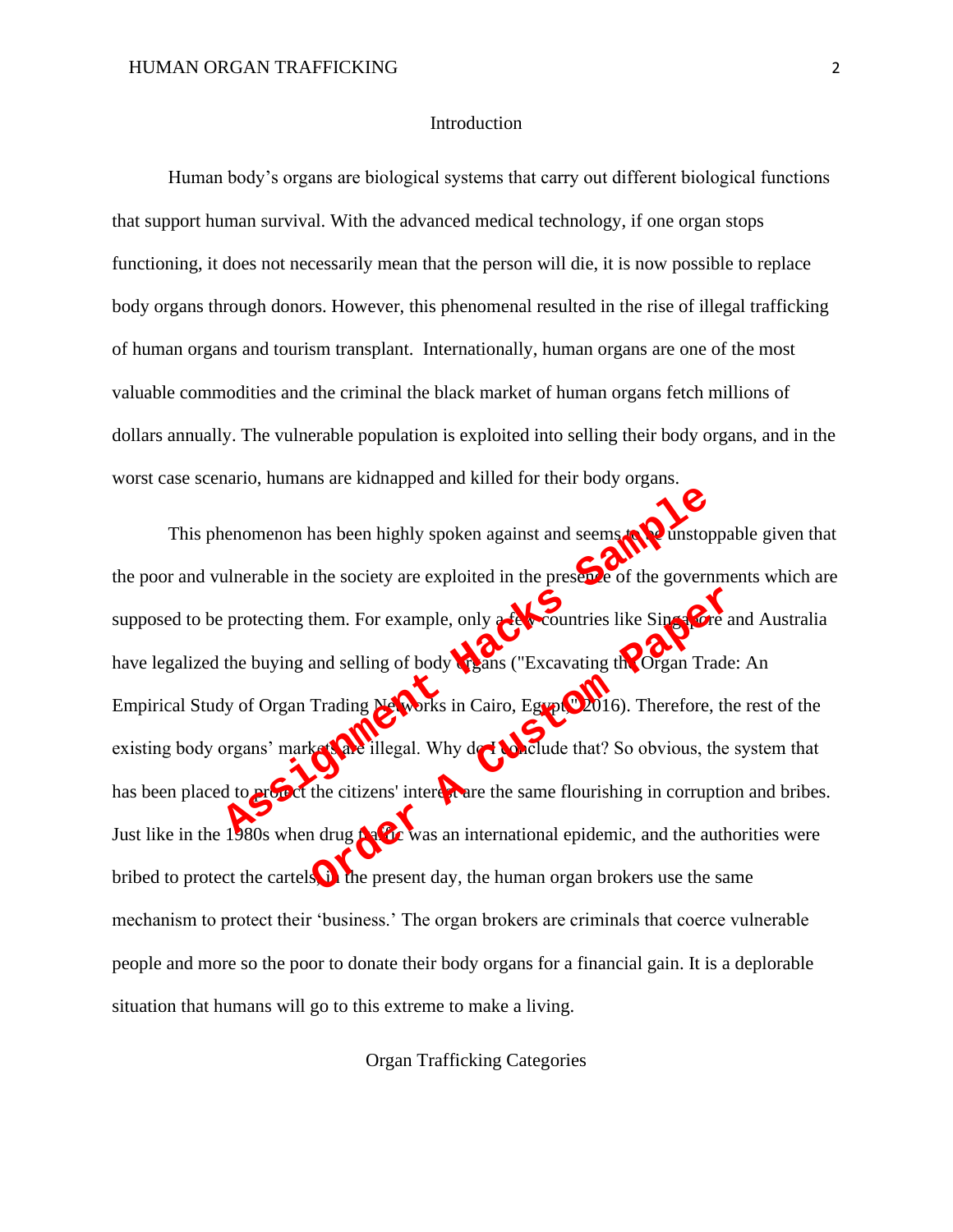Organ trafficking is the recruitment, transport, transfer, and holding of living or dead person's organs using threat, abuse of power, coercion, abduction or deception or giving or receiving the organ by a third party for a financial gain or certain benefits. Organ brokering is a felon when the following is done intentionally: First the removal of the human organs of a living or a dead donor without their free consent. Second, the use of organs other than implantation. Third, abetting the authorities of this offense and recruitment of an organ donor or recipient where there is a more financial gain advantage to the recruiter or a third party than the donor or the recipient. Fourth, offering any person directly or indirectly undue advantage to having removal or implantation of an organ (Gilman, Goldhammer, & Weber, 2011, p. 112).

Organ trafficking is regarded as a felon because in most cases,  $\lim_{n \to \infty}$  lives the exploitation of donors into donating their body organs. The phenomenal does in allow proper post-operative care on patients that go to quack doctors for the removal and implantation of the body organs trafficking. Hence the violation of human rights at midividuals is exploited and denied access to affordable health care. The Human Organ Containing in the United States. The United States of the Contains the first case of **Assumer Hacks School Containers** Contained the Containers of the Human Organ Containing Case quack doctors for the remover for implantation of the Condition of human rights and dividuals is exploited and deni<br>ation of human organ conditions is exploited and deni<br>first case of organ trafficking in the United States

uman Organ Traff

We will look at the first case of **organ trafficking** in the United States. The case was of a New York City man accused of buying human kidneys from abroad and selling them at an exorbitant profit, according to the FBI report. The man in question was Levy Izsak Rosenbaum who was popularly known as a matchmaker. According to authorities, Levy broke the sale of kidneys in the black market by buying the organs from a vulnerable population in Israel for approximately \$ 10,000 and selling them to patients in America for \$ 160,000 ("First case of organ trafficking in U.S.?" 2009). Rosenbaum was arrested in a federal case that was instigated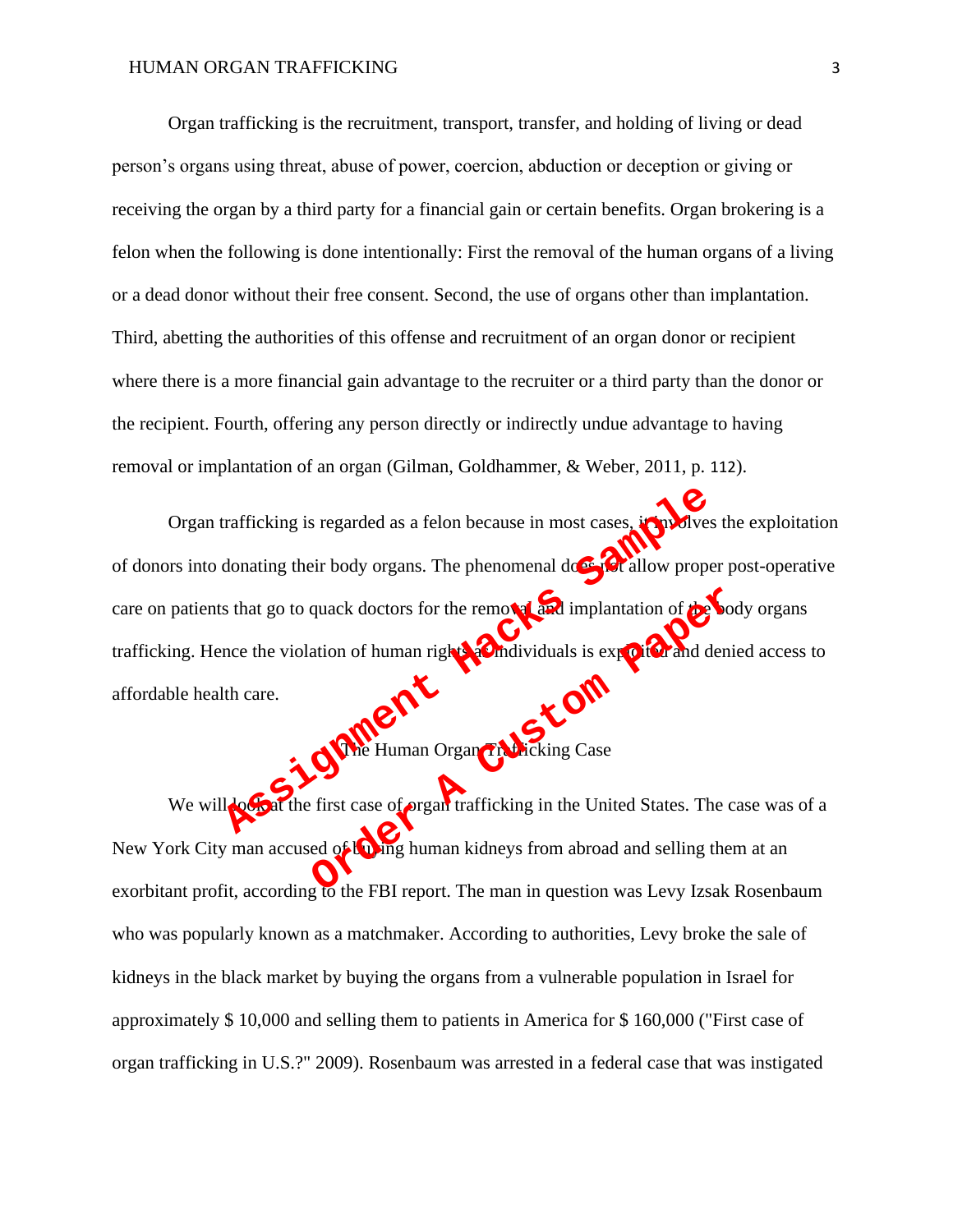by a political corruption probe of a troubling money laundering and trafficking of kidneys and fake designer bags.

There is a high demand for kidneys in the United States, according to a study done in 2002, over 900 people that a registered for an organ transplant and have to wait approximately three and a half years to find a donor. Thus, this shortage of supply and increased demand fuels the black market. It is said that Levy had been into this practice for over a decade and knew too well about the kidneys for a person who was not a surgeon (Territo & Matteson, 2012, p. 48) .Rosenbaum was able to exploit the high demand for kidneys through the black market. It is alleged that the hot spots for the organs were Israel and Pakistan where it is believed that organs were retrieved from executed prisoners. It is further argued that the donors were not aware of the ridiculous profits that Rosenbaum was making. ridiculous profits that Rosenbaum was making.

# 1st Criteria X

Black markets run by organ brokers and kidney hunters exploit vulnerable, desperate buyers and sellers. The buyers either depend on the organ for survival, or the buyer desperately needs the money to meet a **financial need.** Even in an organized system like in the Iran where organ brokering is **C**alized, they still depend on Matchmakers like Rosenbaum. It leads to the collaboration of hospitals with the kidney brokers who are unregulated and ply their business on exploitation (Lundin, 2015,  $\mu$ . 67). The kidney hunters lure the sellers by an amount that may seem huge to the poor. Studies show that kidney sellers/ donors struggle financially and worse off just a year after they sell off their kidneys. In the United States, there is an excellent kidney foreign transplant for both tourist and the Americans. As such, the international kidney brokering scheme led by Rosenbaum have a market for their product. The trade is beneficial to the seller because they accrue the most benefit. For instance, Rosenbaum bought the kidneys at \$ 10,000, From executed prisoners. It is further argued that the done were its that Rosenbaum was making.<br>
1st Criterial Contracts Samples of the Criterial Contracts Fig. 2012<br>
Associates for the buyers either and kidney hunters exp 1st Criteria W. S. A. Company of Strategy and Ridney hunters exploit vulnerable, on the series either a company of Survival, or the buyer of an calculated and the series of the series of the series who are unregulated and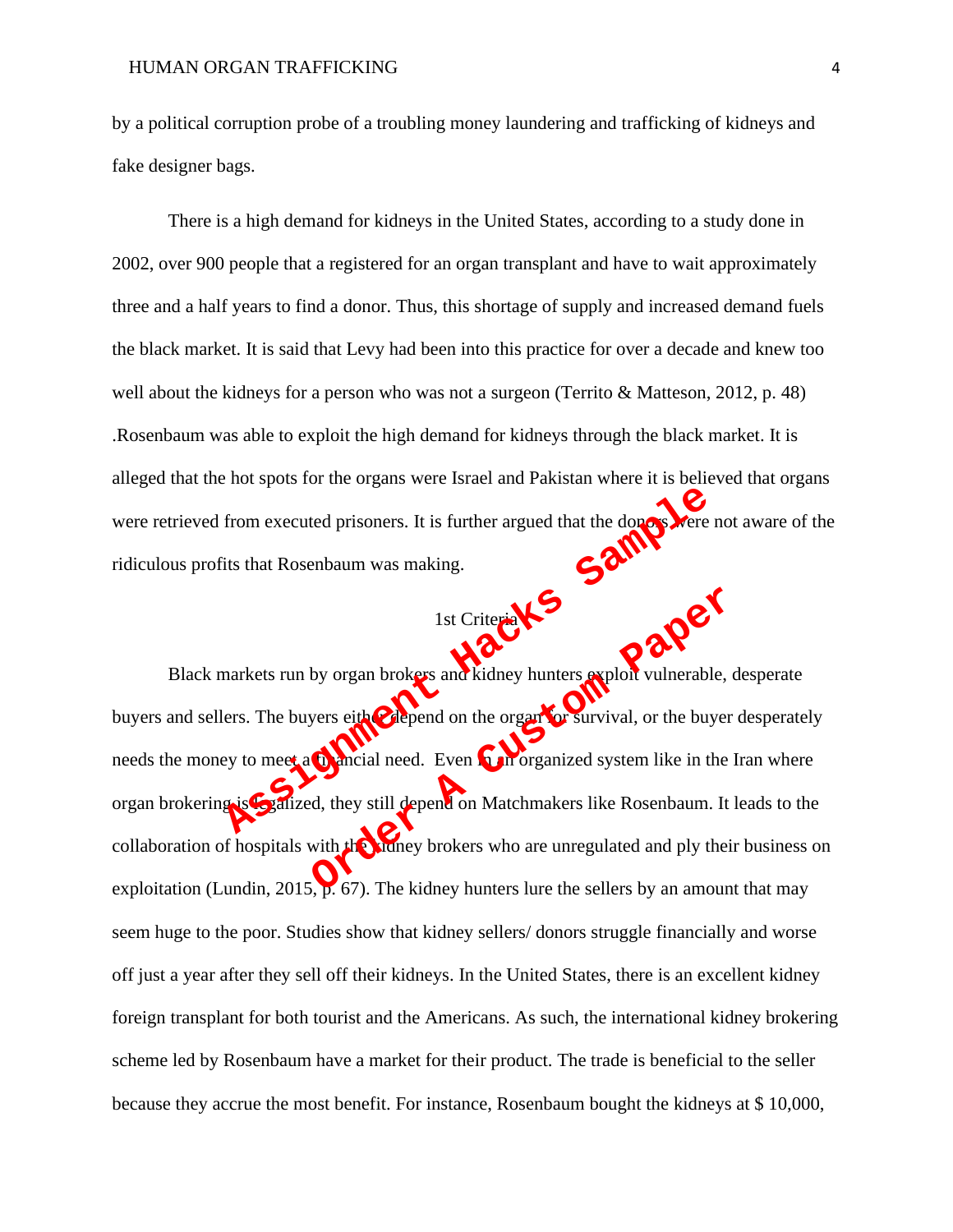probably from poor and illiterate individuals from Israel that sort to improve their lives and that of their families. The chain trickled down to the desperate Americans by selling them \$160,000 per kidney. Hence, this can be described as selfish economic exploitation. Thus his probe was unethical and exploitation of a vulnerable population.

### 2nd Criteria

Under normal circumstances, organ donation should not cause any adverse events to the donor in the future. The intended purpose of organ donation is to save somebody's life. A transparent organ donation process caters for emergency services and even post-operative costs. However, the alleged felon in our case offered merely 10,000 dollars to the donor. Organ donation is a continuous process that does not conclude once the removal of the organ is done. The donors need to be offered post-operative services that are meant to cater for their health and maintain a smooth recovery. It was assumed that the  $10,000$  dollars that were **of** fered could provide for the future costs to the donors. However, in the real sense, the amount cannot cover the costs. As such, the donors are exposed to health issues, and they might develop complications. Thus they are robbed a quality life by the unscrupulous organ brokers. Thus they are also considered integal by most states, and thus the broad to be offered post-operative services that are **healt** to cater for each oth recovery. It was assumed that the **contract of the contract of the contr** The sto the donors. However, in the real sense, we amount care a constant of the donors. However, in the real sense, we amount care a constant of the dominant of the dominant of the dominant of the dominant of the dominant

Organ broketing is also considered illegal by most states, and thus the brokers are unable to conduct their businesses in ideal environments and modern facilities. This, in turn, exposes the alleged donors to multiple health risks. The brokers are less concerned by the health of the donors. They sacrifice it at the expense of profits. The process of organ removal exposes individuals to excruciating pain, and as such, it should be undertaken by medical practitioners. So far no professional has been cited for collaborating with the broker. We can thus conclude that the organ brokering process was conducted by unqualified individuals who can practically expose the victims to infections. Moreover, the business was illegal, and therefore if the process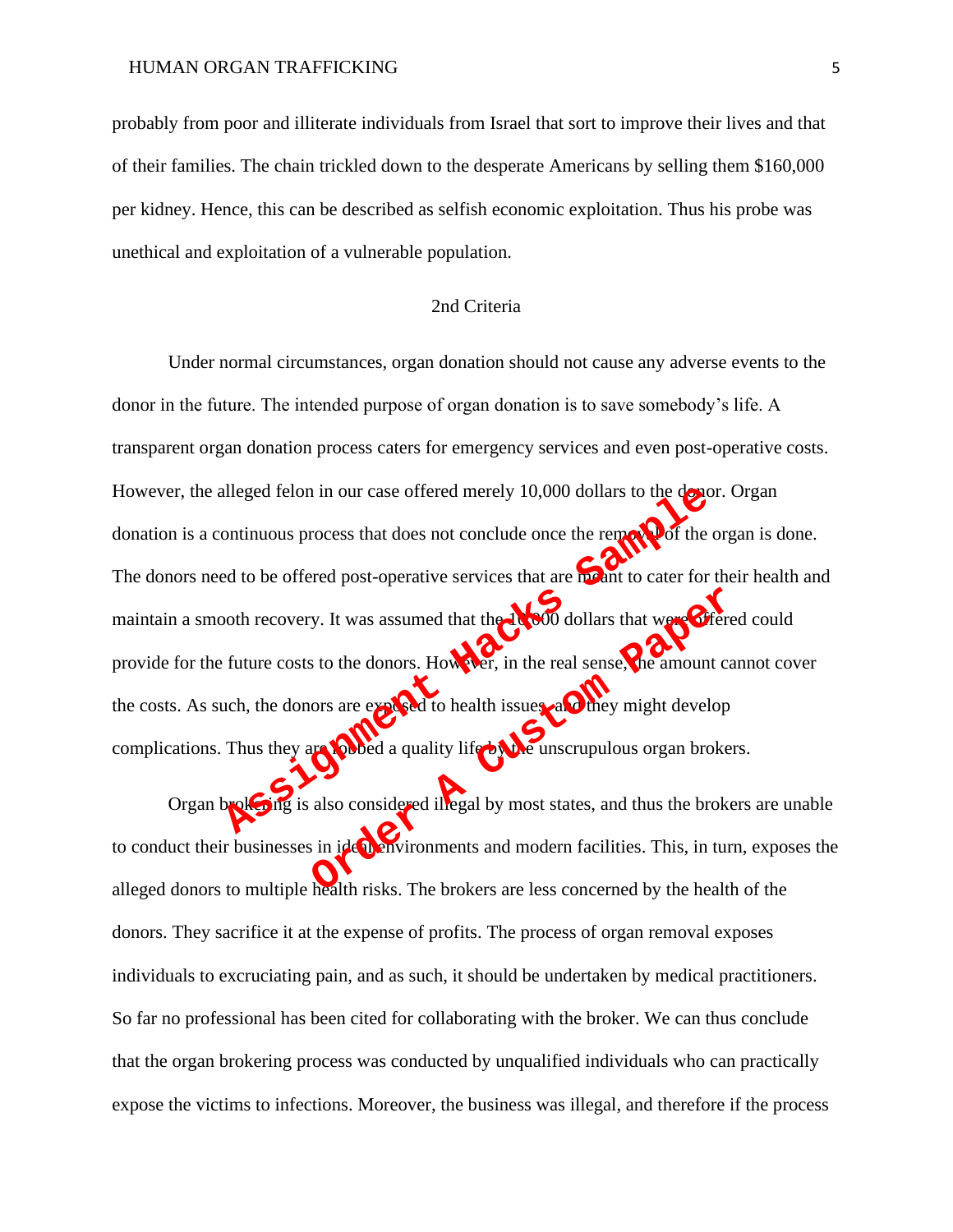went erratic, the broker could barely manage to offer the emergency services required.

Conclusively, the process was a matter of life and death.

### 3rd criteria

Under ideal circumstances, a donor should provide his or her due consent to the process of organ transplantation. According to multiple sources who could not reveal their identities, the broker would intimidate the donors by pointing a gun towards them if they backtracked. As such, his actions amounted to the violation of human rights which is chargeable under the court of law. Under normal circumstances, even the impaired patients must give their explicit consent. However, this was not the case for some of the affected victims. They were robbed their valuable organs employing intimidation ("state of the international organ tradex: provisional picture based on integration of available information," n.d.).

The business of organ brokering is exacerbating by some of the governments due to their failure to unravel this unethical practice. It is alleged that in some states like Iran the government even intimidates prisoners into offering their organs. The **brokers** are thus able to exploit such platforms to expand their businesses. The prisoners are not afforded such freedom of giving explicit consent. The US has a sophisticated and modernized system of conducting organ transplant, yet the broker was able to navigate it for a decade through intimidation. We can thus conclude that the brokers incur multiple violations of human rights for most developing nations. The victims are not even accorded proper presentation when their explicit consent was violated. Such actions by Rosenbaum amounted to the violation of human rights. was not the case for some of the affected victims. They were respecting<br>ing intimidation ("state of the international organ trades victions")<br>action of available information," n.d.).<br>Siness of organ brokering is exacerbati Exam brokering is exacerbating by some of the government<br>hical practice. It is alreged that in some states like Iran the<br>into offering their organs. The brokers are thus able to examends the<br>discusses. The prisoners are no

Case for human trafficking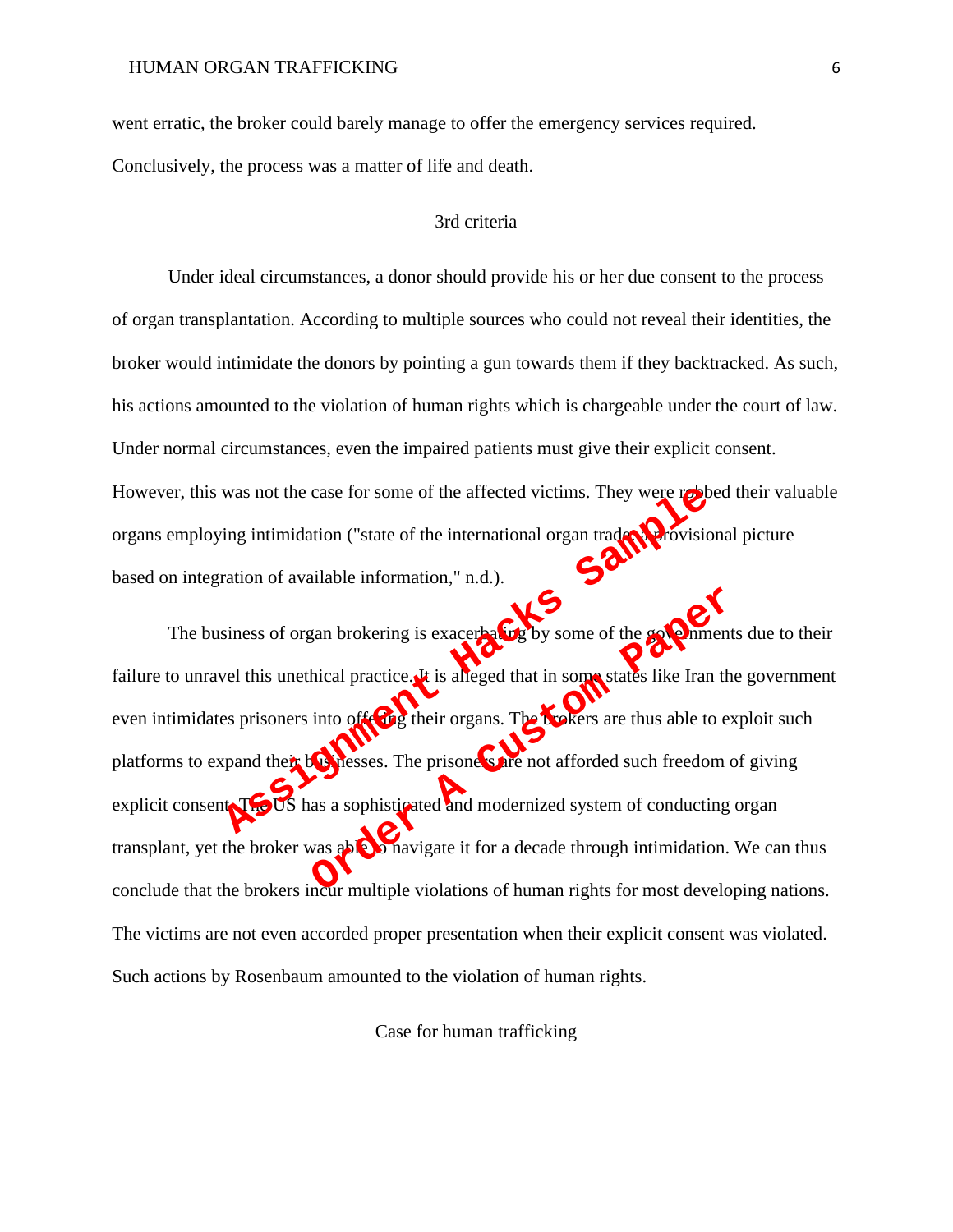Just like most organ brokers, Rosenbaum considered himself a "match fixer." Some people in support of Rosenbaum argue that organ brokers are not felons, they save lives. Supposedly organ brokers are just like any other intermediaries that bridge the gap between demand and supply of organs. Their actions should be appreciated since they avail the organs to victims that are in dire need of them. Failure to acquire these organs could terminate their lives. Thus the minority population in support of organ brokers argue that the practice saves lives that could practically be lost. Moreover, the brokers reach the inaccessible poor citizens and fix the financial constraints. According to them, the brokers are essential in addressing the shortage of organs like kidneys and availing them to ailing citizens. Prohibiting organ trafficking could result in more deaths, and thus it is more desirable in allowing it. Unless we can manage to obtain empirical evidence to prove it's unethical the business will continue the thrive since most people would be in support of it.

Well, I am not against the advocates of saving lives a mean but how the process is carried out. Organ trade can offer enormous benefit to both the donor and the recipient if a proper mechanism of Conducting the process restablished. The donors should not be subjected to gun simulation like in this case. The donors are also entitled to enjoy quality life after the donation. The process needs to be conducted in a proper environment that does not expose the donors to health issues. If the above criteria are met, then I would second the saving life argument. For now, I would rather stick to the fact organ brokers like Rosenbaum are felonies that should be convicted. Assignment of it.<br>
Comport of it.<br>
Comport of it.<br>
Comport of it.<br>
Comport of it.<br>
Comport of it.<br>
Comport of it.<br>
Comport of it.<br>
Comport of it.<br>
Comport of it.<br>
Comport of it.<br>
Comport of it.<br>
Comport of it.<br>
Comport of Conducted in a proper environment that does not<br> **OPER CONDUCTS**<br>
OPER ENTERTAINMENT ENTERTAINMENT AND THE MOVEMENT ENDED ASSESSMENT AND SERVE THE MORE SHOWS ARE MONEY AND MANY AND THE MANY AND THE MORE CONDUCTS ARE also e

Conclusion